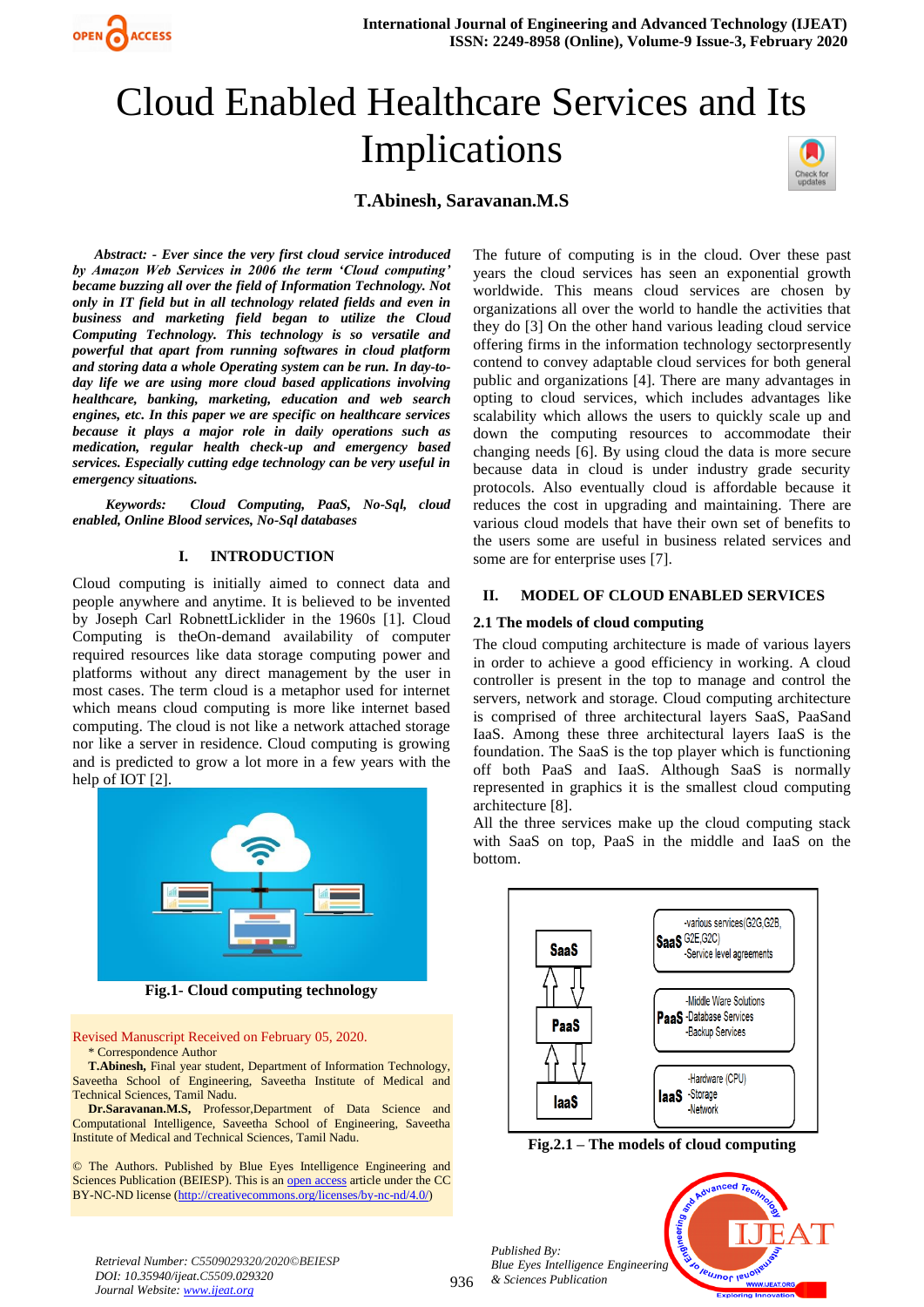# **2.1.1 Infrastructure as a Service (IaaS)**

IaaS is type of cloud computing model that offers visualized computing resources such as processing or storage, which can be provided as a service over the internet. Mostly IaaS is completelyprovisioned and manage over the internet [9]. This cloud computing model helps the users inavoiding the cost and effort of purchasing and managing their own physical server. All resources offered in IaaS is offered as an individual service component so that the uses can utilize the one that is required. When the users rent the virtual servers and storage the Cloud Service Provider puts everything together by forming a network. Eventually when users rent IaaS cloud service they the hardware along with the software that automates it. So IaaS is simply a service that offers virtual hardware instead of providing physical hardware.

## **2.1.2 Software as a service (SaaS)**

The end users can easily recognize this layer because this layer deals with the actual software applications that is accessed and used by them. SaaS provides a service in which the software is owned and managed remotely by the providers, these software service are mostly offered in pay per use manner [10].

## **2.1.3 Platform as a Service (PaaS)**

In current scenario PaaS is the most popular model with approximately covering 32% of workload in ecommerce business. Platform as service basically provide software and hardware tools over the internet for people who want to develop applications. PaaS users are mostly developers because PaaS provides extensive development tools which save the developer's time on writing extensive codes.





## **2.2Cloud computing architecture**

Cloud computing architecture basically depicts the components and sub-components used in the process of cloud computing. The cloud computing architecture consists of front-end platforms which are called cloud clients (simply clients). These clients are basically servers, fat or thick clients, thin clients, zero clients, mobile devises. Back-end platforms which is made of storage servers and a network (maybe internet, intranet, intercloud) all of these components combined together make up the cloud computing architecture [11].

The cloud front-end platforms (fat or thick clients, thin clients, zero clients, mobile devises) interact with the cloud data storage through a middleware application, or via a virtual session, or by using a web browser.



937



**III. DOMAINS OF CLOUD** 

internet. Some providers offer these services for free whiles others require subscriptions or pay per use methods to gain access to the public clouds.

## **3.1 Public**

In public clouds the provider makes the resources visible and accessible for the public that is for everyone through the

*Retrieval Number: C5509029320/2020©BEIESP DOI: 10.35940/ijeat.C5509.029320 Journal Website[: www.ijeat.org](http://www.ijeat.org/)*